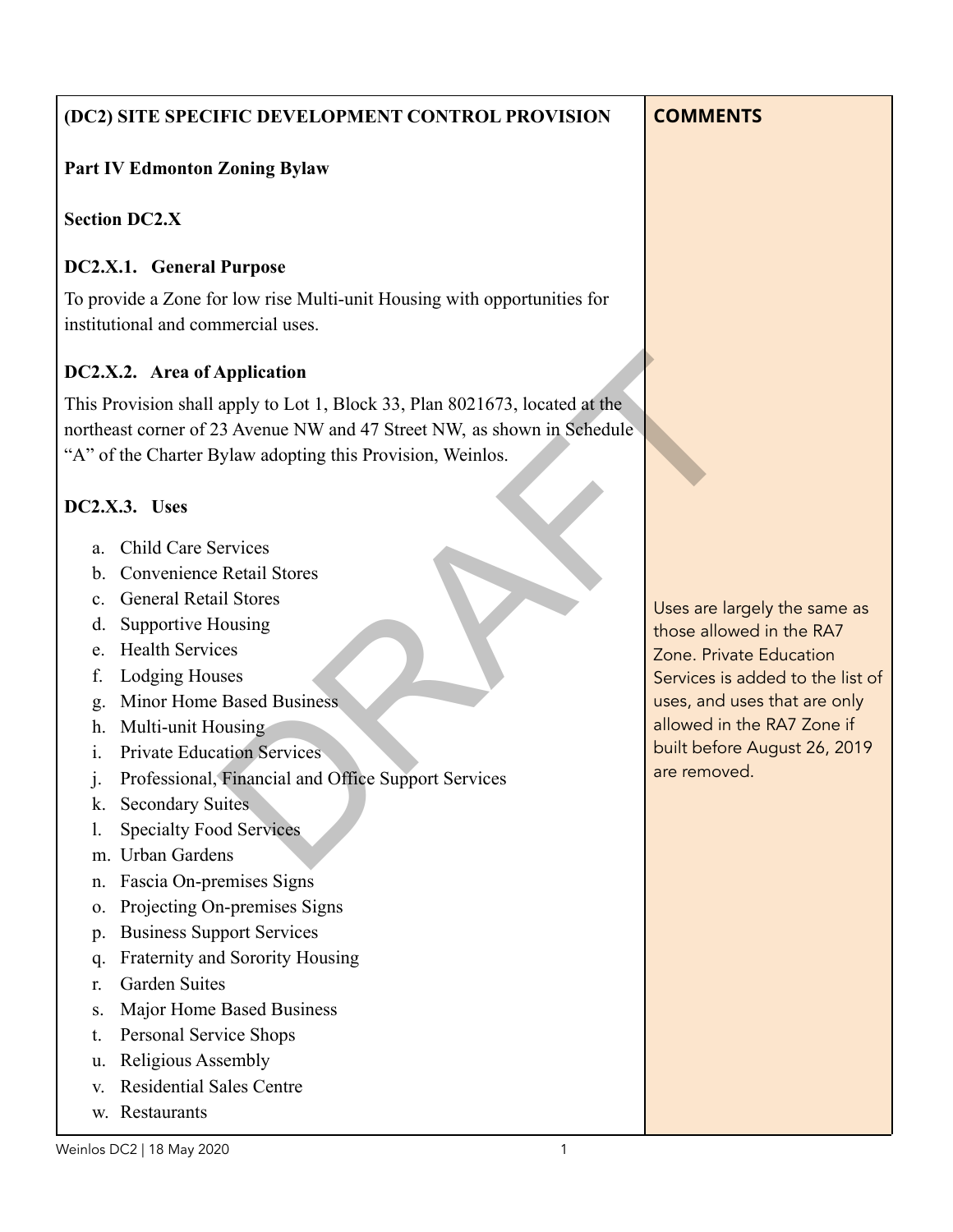- x. Special Event
- y. Urban Outdoor Farms
- z. Freestanding On-premises Signs
- aa. Temporary On-premises Signs

## **DC2.X.4. Development Regulations for Uses**

- 1. The following regulations shall apply to Commercial Uses:
	- a. Commercial Uses shall not be located above the ground floor;
	- b. the total Floor Area of each commercial premises not fronting on an arterial road shall not exceed 275 m2; and
	- c. these Uses shall not be permitted in any freestanding structure separate from a structure containing Residential Uses. Their principal entrance shall be a separate, outside entrance. whiting Guidentum and<br>
	and<br>
	and<br>
	these Uses shall not be permitted in any freestanding<br>
	free Uses shall not be permitted in any freestanding<br>
	relevant to<br>
	Residential Uses. Their principal entrance shall be a<br>
	separate, ou

# **DC2.X.5. Development Regulations for Site Layout and Built Form**

- 1. The minimum Density shall be 45 Dwellings/ha.
- 2. The maximum Height shall not exceed 14.5 m for flat, mansard and gambrel roofs, or 16.0 m for a roof type with a pitch of 4/12 (18.4 degrees) or greater.
- 3. The maximum Floor Area Ratio shall be 2.3. The maximum Floor Area Ratio may be increased to 2.5 where:
	- a. a minimum of 10 percent of Dwellings have a Floor Area greater than 100 m2; and
	- b. the average number of bedrooms in these Dwellings is at least 3.
- 4. The minimum Front Setback shall be 4.5 m.
- 5. The minimum Rear Setback shall be 7.5 m, except that individual buildings that are 6.5 m or less in Height may have a minimum Rear Setback of 1.2 m.
- 6. The minimum Side Setback shall be 1.2 m, except:
	- a. for buildings over 10.0 m in Height, the portion of the building above this Height shall require a minimum Side Setback of 3.0 m; and
	- b. for all buildings, the minimum Side Setback shall be 3.0 m Abutting a flanking public roadway other than a Lane.

Development regulations are the same as those of the RA7 Zone, but are rearranged in accordance with the DC2 Writing Guide.

Regulations that are not relevant to this specific site have been removed.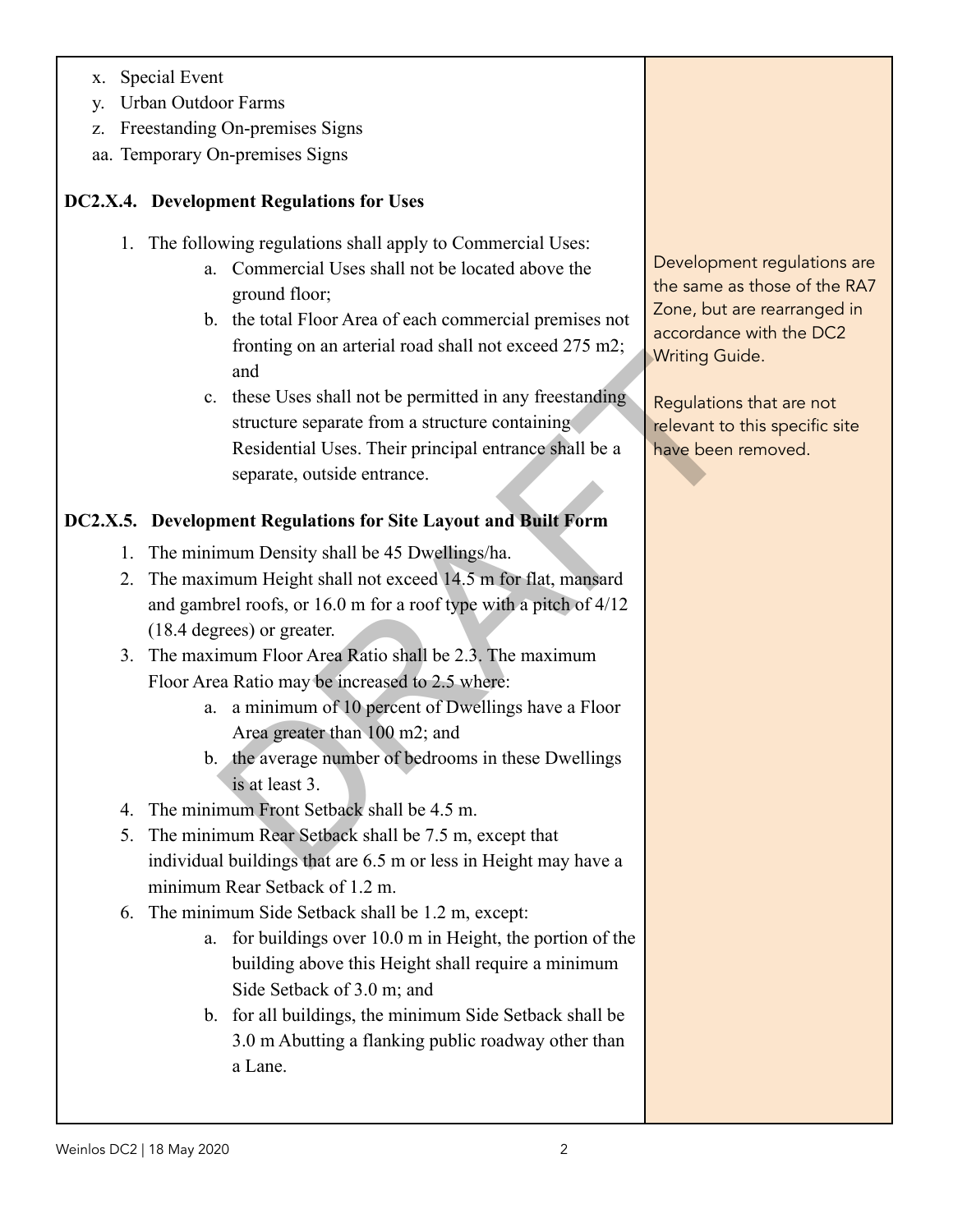## **DC2.X.6. Development Regulations for Building Design and Features**

- 1. Principal buildings shall have an entrance feature facing 47 Street NW.
- 2. Surface parking is not permitted to be located between any building and a public roadway, other than a Lane.
- 3. Parking, loading, storage, or trash collection may be permitted within the Side Setback, provided a minimum 1.5 m wide soft landscaping buffer is provided within the Setback and that all parking and service areas are screened from view from any Site zoned to allow Single Detached Housing as a Permitted Use.
- 4. Side, front and rear Façades shall include design techniques including, but not limited to, the use of varied rooflines, variations in building Setbacks and articulation of building Façades, in order to minimize the perception of massing, eliminate large uninterrupted expanses of wall, and provide visual interest when the structure is viewed from an adjacent Lot or roadway. It and rear Façades shall include design techniques<br>
1, but not limited to, the use of varied rooflines,<br>
is in building Setbacks and articulation of building<br>
in order to minimize the perception of massing,<br>
large uninter
- 5. All principal Dwellings shall have an individual ground level entrance, where:
	- a. the building Façade that faces the public roadway is 12.2 m or longer;
	- b. the Dwelling is located on the first Storey; and
	- c. the Dwelling is Setback less than 4.5 m from the public roadway, other than a Lane.
- 6. Principal Dwellings that have an individual ground level entrance:
	- a. may share one of these entrance doors between two Dwellings; and
	- b. sliding patio doors shall not serve as this entrance
- 7. The Development Officer may require information regarding the location of windows and Amenity Areas on adjacent properties to ensure the windows or Amenity Areas of the proposed development are placed to minimize overlook into adjacent properties.

## **DC2.X.7. Development Regulations for Parking, Loading, Storage and Access**

1. Vehicular access shall be from the Lane.